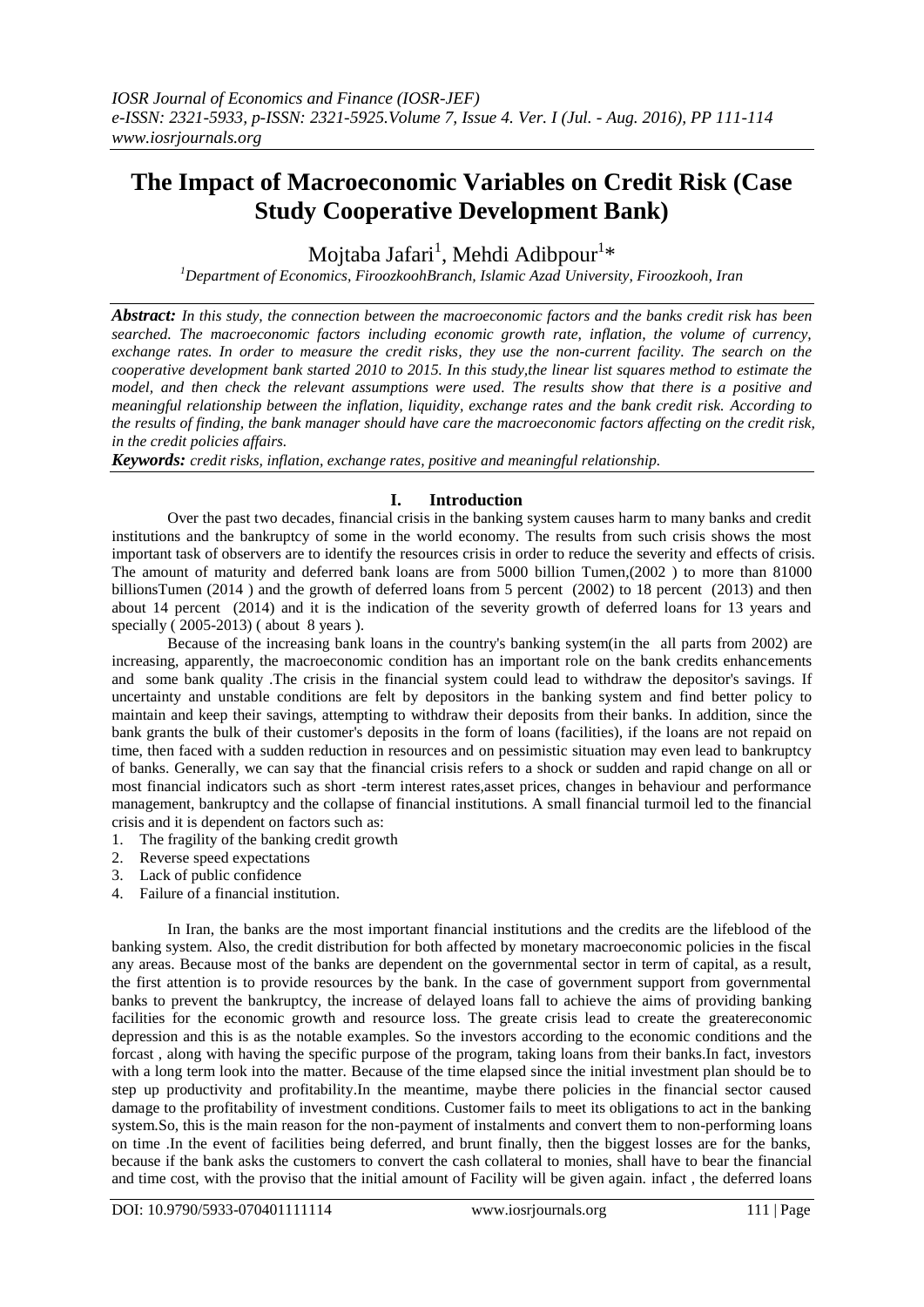are from two sections : the first section is completely Voluntary and optional from the individual borrowers and another part is the impacted of factors which are not available to the borrowers including the financial and macroeconomic conditions such as inflation , exchange rates , beneficial rates and ....

So , it is essential to pay attention and management in the field of internal and external factors that influence upon the facilitate and delayed loans.survival or profitability of institute depends on many factors which dome of them are in the control and some of them are out of the control . The banks and the financial institutions face many risks such as each other financial institute and the Technical innovations and more complex financial systems make risk management principles to be an indispensable component of any financial institution. The banking and financial system with respect to the special features face to the various kinds of risks such as: credit risks , liquidity risks and bazaar risks . (Khalil Arjomandy and Siah .2013) .

On the other hand , most of countries during two last decades , face crisis and then the most of active institutions stopped their actions or have been forced to restructure .

the global banking studies show that the crisis cause to weak the country's financial sources . The crisis reveal the relation between the economic conditions and the banking system safety because in the crisis periods , the level of non- current receivables drastically increase and consequently the notable volume of banking sources decreased .( Spinza and Perasad , 2010 ) .With respect to the country's monetary and financial business are axis bank and the banks possess the bulk of liquidity country . The banking system role in the economical development and growth of countries for Resource mobilization and financing for the project, funding working capital units, and meet the basic needs of the population and prevent the deepening trend of declining economic activity, investment and employment .So, one of the most important national challenges in our country system is the increasingly manner of delayed receivables causes to lockout resources and decrease liquidity. (Borhany,2010).

The cooperative development bank is Most specialized monetary and financial banking institution is obliged to use the facilities of the cooperative sector in order to enhance the capacity and capabilities with the objective of increasing the share of cooperative sector in national economy and helping to the social and economical development via the development of cooperative sector and supplying a suitable context for cooperative development in the economical activities. So, the risk management is very important specially upon the relationship between the macroeconomic and the banking credit risk .Mantez (2014) search for the influence of the macroeconomic variables upon the credit risk in the commercial banks especially in the Kenya 's banking system. GDP per capita growth rates, interest rates, exchange rates between the dollar and Kenyan Shilling America, inflation, and domestic credit to the private sector by commercial banks This study started from 1990 - 2013 and for twenty-three years have elapsed and secondary data is used annually.The dependent variables are the searching for the deferred receivables and the independent macroeconomic such as :

- 1. The regression equations ( ols )
- 2. The error correction model in equation and values in the meaningful level ( %5 )
	- The findings show that only G.D.P per capita growth rate significantly influence upon the credit risk in the short-term.

In long-term, the role of variables were notable at the description of the credit risk. Among the macroeconomic variables, G.D.P. exchange rate, inflation and intrinsic risk causes to decrease the credits and to increase the interest's rate .And the ratio of capital to assets ratio of loans to deposits is estimated using a fixed effect model for FE .The result shows that a significant and positive relationship between the rate of economic growth, inflation, exchange rate and credit risk of banks. Mehrara and Mehranfar (2013) search for the influential factors upon the iran banking industry risk management in the period of 2001-2009 and based on the fifteen private and governmental active bank in Iran.Mehrara and Mehranfar (2013) search for the influential factors upon the Iran banking industry risk management in the period of 2001-2009 and based on the fifteen private and governmental active banks in Iran.Therefore, factors affecting the banking and economic indices are divided in to two groups divided.The results show that the regression model estimation in the theoretical data can show the Liquidity ratios, profitability and operational efficiency as well as economic growth had positive effect and the credit risk and inflation rate has a negative effect on the capital adequacy ratio as an indicator of the bank's risk management performance. Basically, the financial decisions are based on two concepts 1.Risk and 2. Efficiency.There is still disagreement about the concept of risk . The Words Ryskar risk is derived from the Italian word with the meaning to attempt to work courageously taken. Some knows the risk as a dangerous causes to Adverse deviation from what is expected to cause unsuitable future results .

## **II. The Economical Growth**

The quantity change of each variable during a special period of time is called growth. in the simply definition, the economical growth is the productive increase of a country during a special year in comparison with that quantity on the basic year at the macroeconomic level. The increase of GNP or GDP in the year to ratio the quantity in a basic year is called economical growth.In the study, the growth of GDP and the basic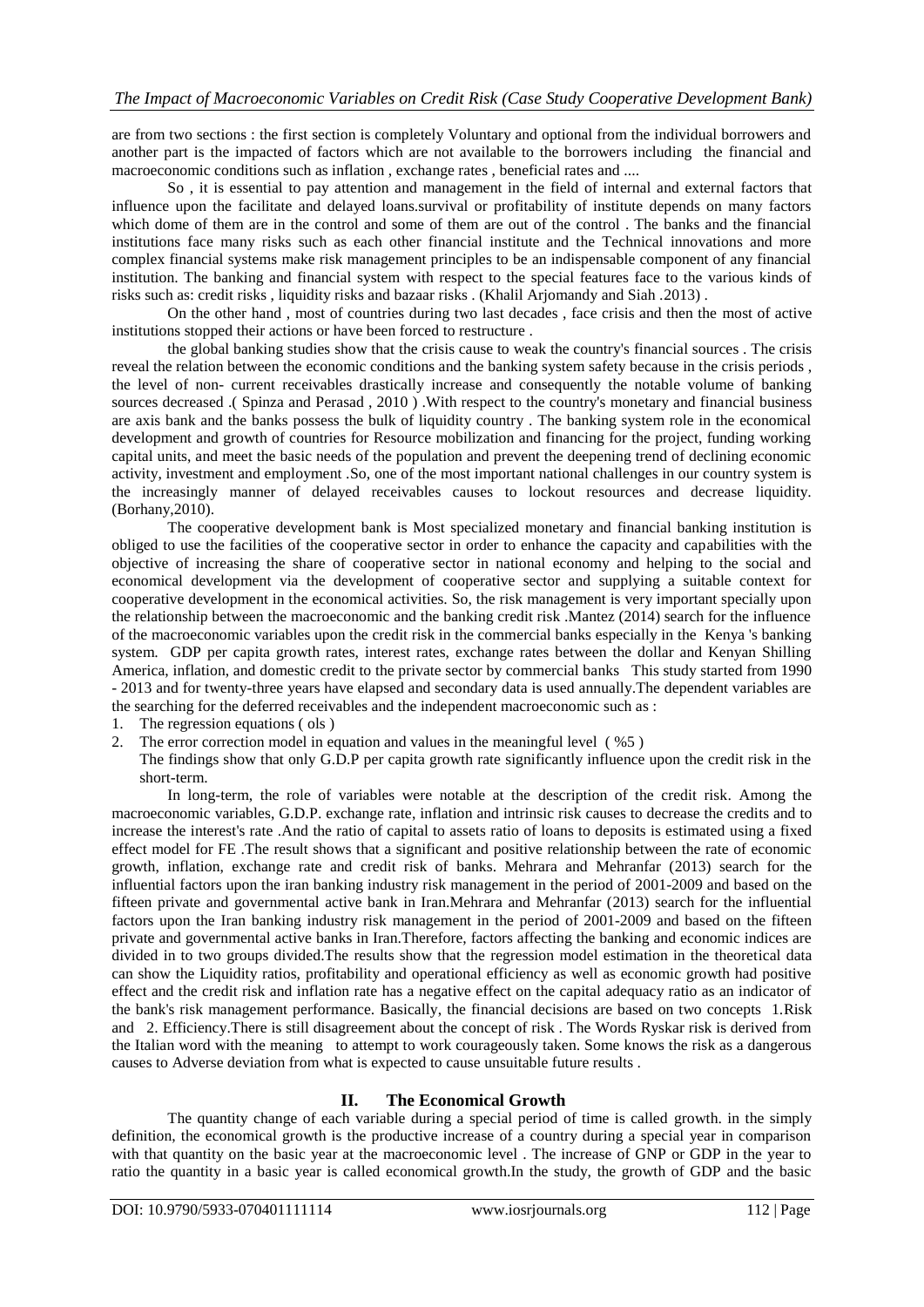years chosen based on the central bank information in2002.

Inflation: a circumstance which the public price level gradually and increasingly or unsuitable increase.The monetary volume:

The total currency in circulation and demand deposits.Currency: international banking operations, which includes a set of methods, practices, procedures, rules and regulations, adopted for the exchange of goods and services among countries, is named as the exchange of foreign currencies.The descriptive variables is called as the bank deposits residuals and the GDP level and the consumer's price indicator .The search questions : The main question:

Do the macroeconomic indicators influence upon the cooperative development bank credit risk ? The secondary questions:

1. Is there any meaningful relation between the economical growth rate and the banking credit risk ?ï

2. Is there any correlation between the inflation rate and the banking credit risk ?

3. Do the monetary volume increase causes the banking credit risk ?

4. Do the exchange rate inflations causes the banking credit risk increasing ?

**Spatial Domain:**the cooperative development bank

**Time Domain:**the cooperative development data and the economical macroeconomic since 2005-2010 **Subjective Domain:** credit risk

**Statistical Society:** a group of people or sectors which at least possess a unique and common attribute .In the statistical society, the author want to study about the variable attributes (Bazargan and others , 1997) .the statistical society is the cooperative development bank.

#### **III. The Sample Volume**

It is a set of signs which is choice from a sector, a group or the greater societies. Therefore, the collection is the introduction of quality and the attributes , groups or a greater society (khaki , 2003). in other definition : the restrictive quantity of statistical society shows the main attributes of society ( Azar and Momeny ,2004). In the study,the samples volume are seasonal data and the cooperative development bank and nineteen subjects .

## **IV. The Statistical Analysis of Data**

The kind of the data is time-seasonal series. To check the time series, the Dickey-Fuller test increased, have been used. With regard to the implementation of the conditions, to meet the reliability of the time series, Angel Granger test was used.

## **V. Analysis**

Table 1: Estimation of regression coefficients

Inflation was the estimated coefficient obtained for the index is 48% and with the probability of -0% 48. Given that the probability of t-statistic is less than 5%, after significant factor is acceptable. Negative sign of the coefficient means that the impact of inflation on credit risk is negative.

The consumer's price indicators: the coefficient is -16% with the probability %107. With respect to the statistical probability( $t$ >%5), then the coefficient is not meaningful and agreeable.

The G.D.P. : The coefficient is -1/62e-5 with the probability of 0/001. With respect to the statistical probability t>%5 , this is a meaningful and agreeable coefficient .

Theeconomical growth rate : the coefficient is  $6/34e$  and with the probability  $0/15$ . with respect to the statistical probability t>0/05 , then rhe coefficient is not meaningful and acceptable .(Table2)

#### **VI. Conclusions**

The result of first hypothesis is agree with Hemmaty and Mohebynezhad ( 2007) ,shehry and nadery (2012) , Mehrara and Mehranfar (2013), wietro and Kastre (2013) , MelsiAlisy and Monika Saloatama (2014), loinsa and Imatork (2014) and GiyongaKaroity (2014) . theresuts show that the credirisk of banks during the economical boom have been increased and during the economical downturn have been decreased .In economic conditions, both lenders and borrowers confident to investment projects and repayment ability. Banks have decreased the crackdown on the conditions for obtaining loans have and thus incur more risk.While an economic downturn, banks are conservative and provide conditions for obtaining loans more difficult. In this case, only the most qualified applicants will be able to get new loans. Then lending in recession , lead to a lower level of credit risk which is more reliable. The result of second hypothesis is agree with the Hemmaty and Moheddynezhad( 2007 ) , Mehrara and Mehranfar (2013 ) and GitongaKaroity ( 2014 ) and is contrast with Shehry and Nadery (2012) and MelsyaliSy and Monika Salowatoma ( 2014 ) . then according to this , the increasing of the inflation rate is equal to the increasing of the customer's asset values . then the customer prefer